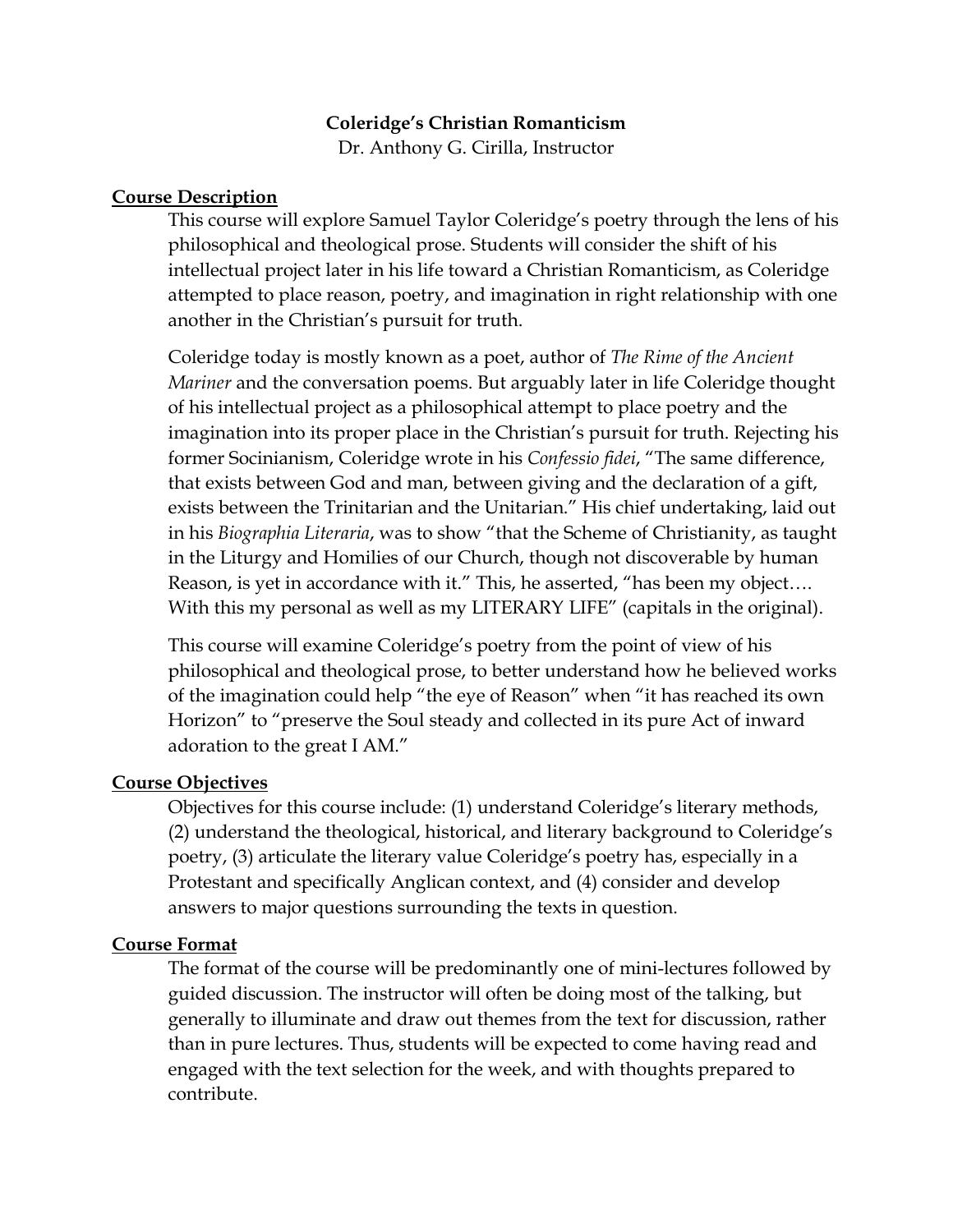Classes will meet via Zoom for two hours each week and will be recorded for later viewing by students who cannot participate. Additional student participation and instructor interaction can take place on our private discussion board.

### **Course Requirements**

1. Weekly readings (due before our meeting each week).

2. Weekly interaction with fellow participants and the instructor in live class sessions.

3. Weekly participation in the online discussion forum.

4. For those taking the course for-credit: Composition of a 3k-5k argumentative essay that presents a thesis statement-driven position about Coleridge's work or its influence. The paper should be 12-point Times New Romans font, with regular margins and standard citations (I will accept either MLA or Chicago Style).

## **Assessment and Weighting**

**Class Participation 25% Discussion Forum Participation 25% Essay 50%**

## **Course Texts**

Required: Samuel Taylor Coleridge: The Major Works, Oxford World Classics.

# **Course Schedule**

| Week           | <b>Dates</b> | <b>Discussion Topics/Themes</b> | Reading                                        |
|----------------|--------------|---------------------------------|------------------------------------------------|
| $\mathbf{1}$   | $7/4 - 10$   | Introduction                    | "Essay on Faith"                               |
|                |              |                                 | http://www.gutenberg.org/files/44795/44795-    |
|                |              |                                 | h/44795-h.htm#Page_341                         |
|                |              |                                 | "Confessio Fidei"                              |
|                |              |                                 | http://www.gutenberg.org/files/8488/8488-      |
|                |              |                                 | h/8488-h.htm#section157                        |
|                |              |                                 | Religious Musings 13                           |
|                |              |                                 | Apologia Pro Vita Sua 113                      |
| $\mathcal{P}$  | $7/11 - 17$  | From Developing Political       | "A Moral and Political Lecture" 604-613 & "Lay |
|                |              | and Theological Thought to      | Sermons" 660-665 "Aids to Reflection" 666 &    |
|                |              | <b>Mature Reflections</b>       | "On the Constitution of the Church and         |
|                |              |                                 | State"686                                      |
| 3              | $7/18-24$    | The Reader's Autiobiography, 1: | Biographia Literaria Chapters 1 & 2 157-181,   |
|                |              | Aesthetic Development           | Chapter 4 194-206                              |
| $\overline{4}$ | $7/25 - 31$  | Reader's Autiobiography, 2:     | Biographia Literaria Chs 12-14 280-320, Ch. 24 |
|                |              | Poetic Theology                 | 473-482                                        |